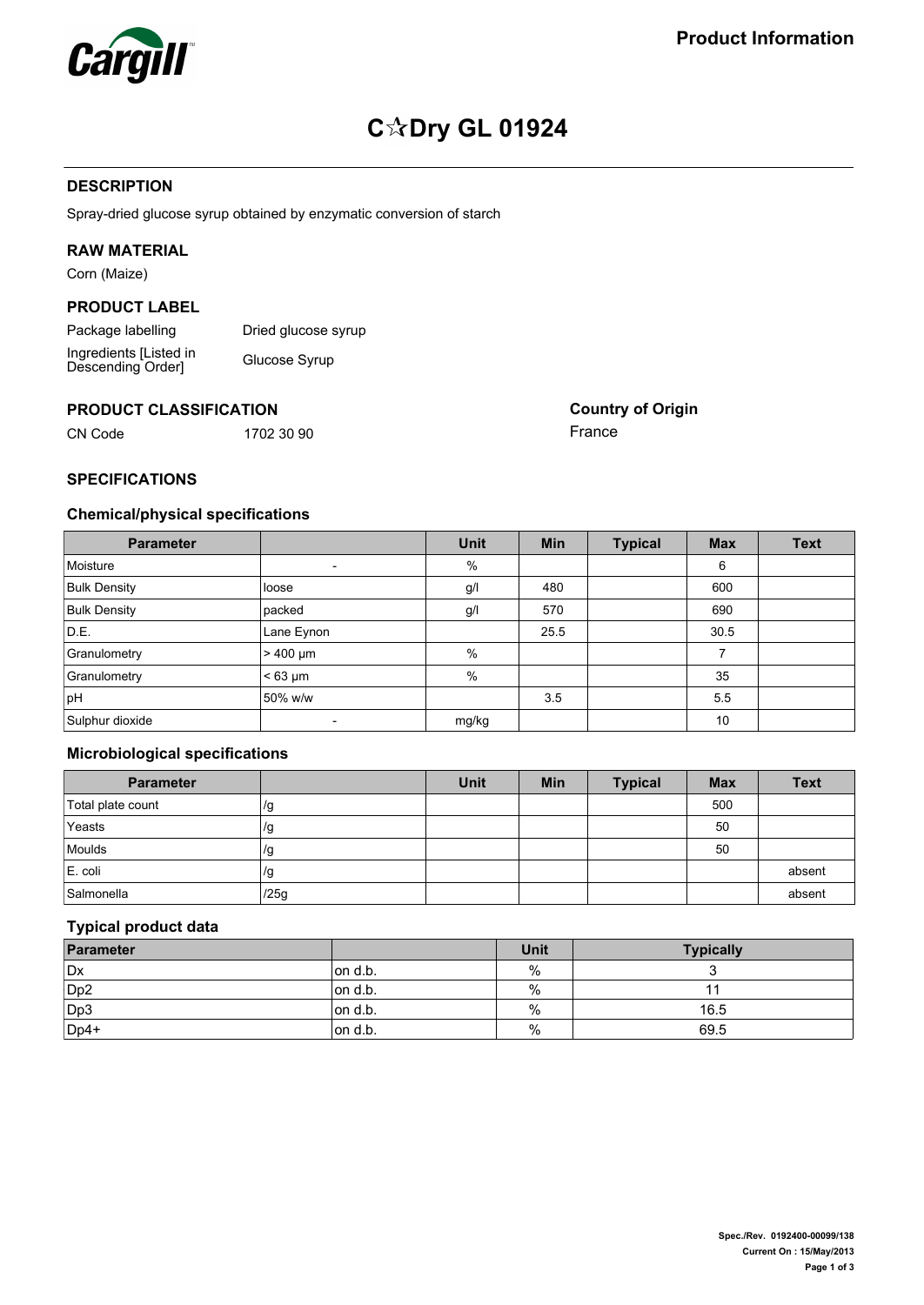

## **Allergens (Legal directives)**

## **Allergen information**

|                                                | <b>Presence</b> | Comment          |
|------------------------------------------------|-----------------|------------------|
| Cereals containing gluten and products thereof | No              |                  |
| Crustaceans and products thereof               | No              |                  |
| Eggs and products thereof                      | No              |                  |
| Fish and products thereof                      | No              |                  |
| Peanuts and products thereof                   | No              |                  |
| Soybeans and products thereof                  | No              |                  |
| Milk and products thereof (including lactose)  | No              |                  |
| Nuts and products thereof                      | No              |                  |
| Celery and products thereof                    | No              |                  |
| Mustard and products thereof                   | No              |                  |
| Sesame seeds and products thereof              | No              |                  |
| Sulphur dioxide and sulphites                  | No              | ** SO2 <10 mg/kg |
| Lupins and products thereof                    | No              |                  |
| Molluscs and products thereof                  | No              |                  |

The above list of allergens is in accordance with Annex IIIa of the European Food Labelling Directive 2000/13/EC as amended.

The above list of allergens is in accordance with Food Allergen Labeling and Consumer Protection Act (FALCPA)

The above list of allergens is in accordance with Health Canada, the Canadian Food Inspection Agency (CFIA)

\*\* Označování alergenů se nevyžaduje v případě, že obsah oxidu siřičitého činí <10 ppm v souladu s European Food Labeling Directive 2000/13/EC, směrnice změněna.

#### **Dietary information**

| <b>Suitable for</b> |     | <b>Certified</b> | <b>Comment</b> |
|---------------------|-----|------------------|----------------|
| Halal               | Yes | Yes              |                |
| Kosher              | Yes | Yes              |                |
| Lacto-vegetarian    | Yes | No               |                |
| Ovo-vegan           | Yes | No               |                |
| Vegan               | Yes | No               |                |
| Vegetarian          | Yes | No               |                |

#### **GMO statement**

For its operations in Europe, Cargill complies with the EU GMO requirements as principally laid down under EC Regulation No 1829/2003 on 'genetically modified food and feed' and EC Regulation No 1830/2003 on 'the traceability and labelling of food and feed products produced from GMO's'. By ensuring the supply of conventional ingredients in the EU, Cargill thus ensures that there is no need to label its products under either 1829/2003 or 1830/2003.

### **Legal requirements**

Commission regulation (EC) No 2073/2005 of 15 November 2005 on microbiological criteria for foodstuffs.

Směrnice 2001/111/EHS – týkající se cukrů určených k lidské spotřebě.

This product is in compliance with:

Our products produced by European locations comply with: Council Regulation 93/315/EEC, setting the basic principles of EU legislation on contaminants and food, and Commission Regulation (EC) No 1881/2006 setting maximum limits for certain contaminants in food.

### **STANDARD PACKAGING**

Paper Bags